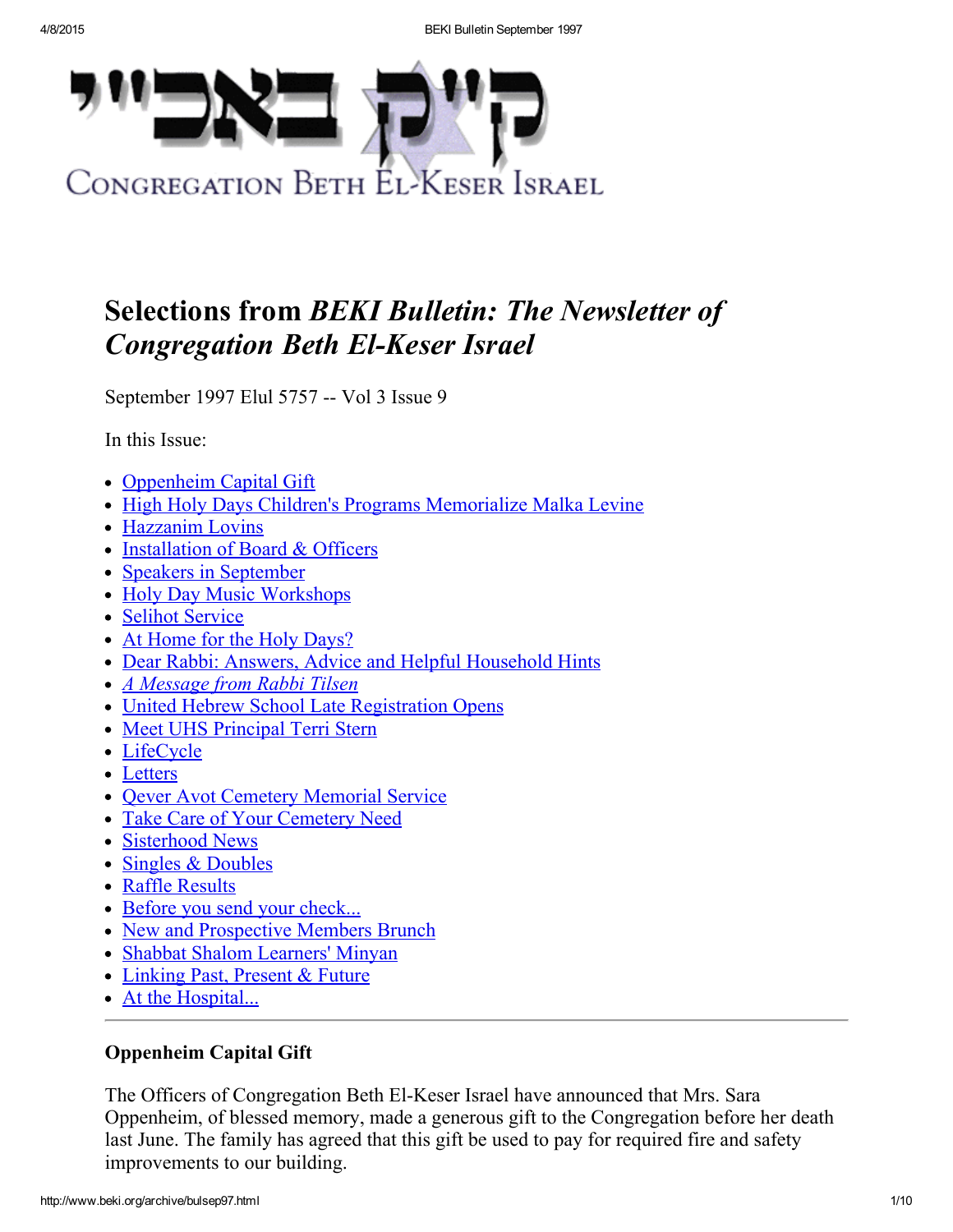4/8/2015 BEKI Bulletin September 1997



During their lifetimes, Sara Oppenheim and her husband, Morris Oppenheim of blessed memory, were active in the religious life of the Congregation and are well-remembered for their participation in the BEKI Choir. As life members, they were major supporters over the years, participating in the building and improvement of the physical plant as well as establishing an [endowed](http://www.beki.org/archive/endowment.html#oppenheim) fund at the Jewish [Foundation](http://www.newhavenjewishfoundation.org/) to provide music and music-education

programs for the Congregation.

Each of the Oppenheim's three children has gone on to become leaders in Jewish religious and communal life. Their son Gerald is a member of the BEKI Board of Directors and a frequent leader of weekday and other worship services. Through these ways the names of Morris & Sara Oppenheim will serve as a continuing source of blessing.

The building improvements made possible by Mrs. Oppenheim's gift are part of a larger effort to restore and improve our building. Thanks to a gift of Douglas & Evelyne Goodwin, David Goodwin and Betty Goodwin, new [carpet](http://www.beki.org/archive/bulaug97.html#carpet) has been installed in the Sanctuary. The broken and cracked windows have been replaced in the sanctuary. A project of Radon Abatement has been completed with the installation of special vents. Thanks to a generous gift from Eleanor Lowell Stutz in memory of her father, [Frederick](http://www.beki.org/archive/buljun97.html#stutz) L. Stutz, a new fullfeatured telephone system is being installed. A new airconditioner was installed in the Rabbi's study (after the old one was literally ripped off). A new quieter, more efficient and effective airconditioner has been installed in the small chapel. A new small-chapel reader's table cover was provided by Rabbi Murray Levine in memory of Malka Levine. Most of these improvements have already been completed or are in the process of being completed, and several others are in the works for this year, such as new sound equipment for the sanctuary and stage one of upgrading the lower level social hall. Board members Jay Brotman and George Posener have overseen the work on most of these projects.

# <span id="page-1-0"></span>High Holy Days Children's Programs Memorialize Malka Levine

The outstanding High Holy Days programs for children at Beth El-Keser Israel are being sponsored in memory of Malka Levine by Rabbi Murray Levine. Malka, who died in May 1996, was a renowned Jewish educator, a dear friend, and beloved wife of Rabbi Murray



Levine.

The sponsored children's programs include the Children's Havura for preschoolers, Junior Congregations for differing age groups, and babysitting on each of the three Holy Days. These programs have enjoyed a reputation for excellence.

These programs are free and open to all children. For safety and planning reasons, parents are asked to pre-register their children for participation in these services. For registration information call 389 2108.

<span id="page-1-1"></span>Hazzanim Lovins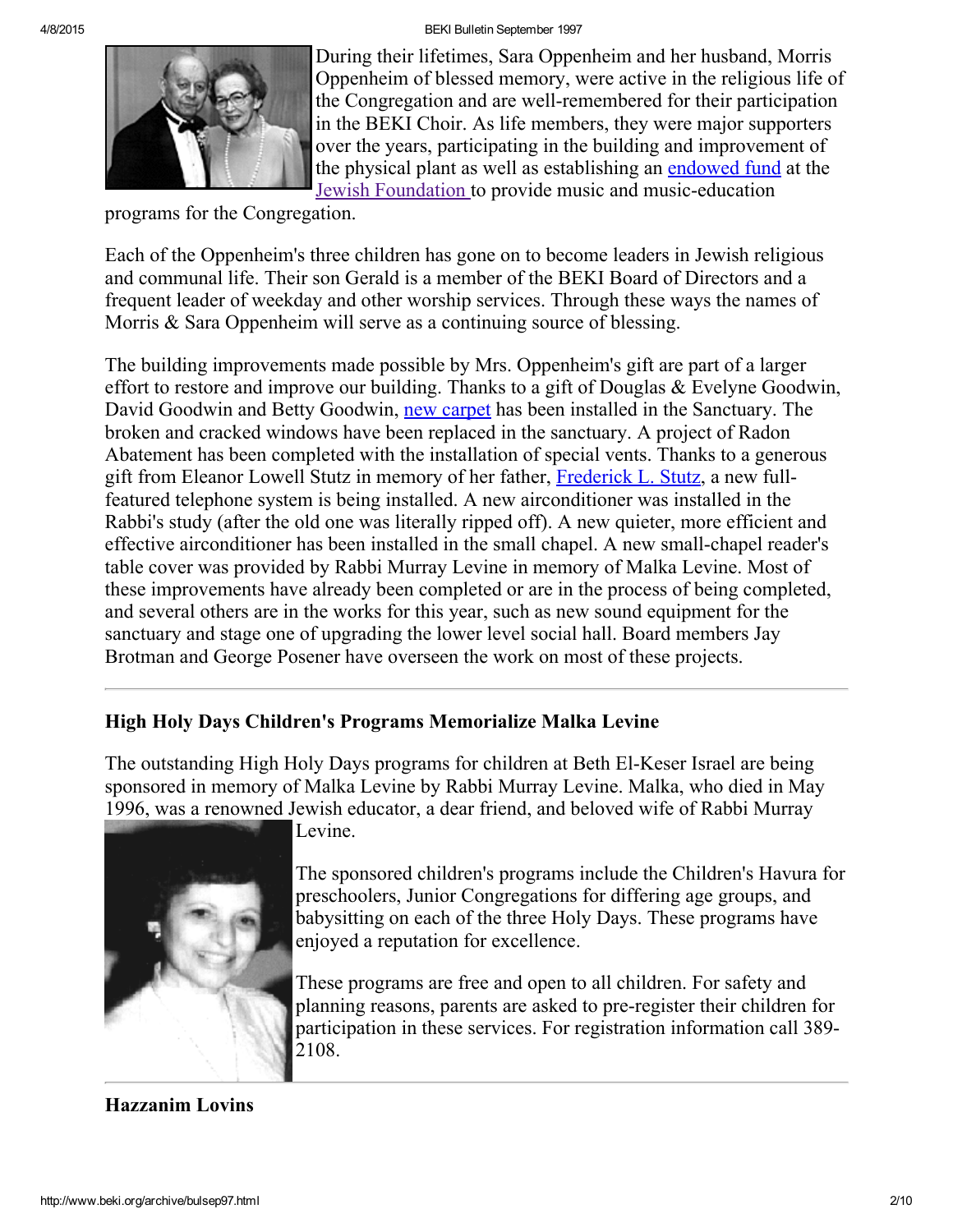4/8/2015 BEKI Bulletin September 1997



Rabbi Alan H. Lovins and Rachel Lovins will again serve as our Hazzanim Rishonim (lead cantors) for the High Holy Days. Dr. Alan Lovins, a BEKI member, is a graduate of Yale University and holds a Ph.D. in clinical psychology from Columbia University. He was ordained as a rabbi by the Jewish [Theological](http://www.jtsa.edu/) Seminary of America and lives in New Haven with his wife Trish Loving. Rachel Lovins, Alan's daughter, spent many years in her youth at BEKI. She is a medical student and Jewish educator and



Cantor who lives with her husband Dan Kazer and son Benjamin near the synagogue. In addition to Rabbi Lovins and Rachel Lovins, the services will again be lead by BEKI members serving as volunteer hazzanim. For the fifth year, the services will be conducted by Rabbi Tilsen.

Tickets are required for adult entrance to most services. Among other reasons this is to ensure the safety and security of the Congregation. Every person in the building must be known and cleared. For information on seating and ticketing or for service [schedules](http://www.beki.org/archive/schedule.html#yn) call 3892108.

## <span id="page-2-2"></span>Installation of Board & Officers

The fall season of Late Friday Night Services begins 5 September at 8:00p as Irving Weinstein, Kevin Mack and Rabbi Tilsen welcome the new and returning members of the BEKI Board of Directors and Officers in the Installation Evening. All are encouraged to attend.

## <span id="page-2-0"></span>Speakers in September

Steven Fraade teaches Rabbinics at Yale University. He is a BEKI vice-president and chairs the Ritual Committee. Steven frequently leads the Shabbat Shalom [Learners'](http://www.beki.org/archive/adulted.html#sslearnersminyan) Minyan. He will be the *darshan* (Torah discussion leader) on Shabbat morning 6 September during the 9:15a service.

Mannette Dodge is an attorney and serves on the BEKI Board of Directors. She will be the darshan (Torah discussion leader) on Shabbat morning 13 September during the 9:15a service.

Eric I.B. Beller is an attorney in private practice. He will be the darshan (Torah discussion leader) on Shabbat morning 20 September during the 9:15a service.

Carole Bass is a reporter for the New Haven [Advocate.](http://www.newhavenadvocate.com/) She will be the *darshanit* (Torah discussion leader) on Shabbat morning 27 September during the 9:15a service.

# <span id="page-2-1"></span>High Holy Day Music Workshops

Two High Holy Days Music workshops lead by Rabbi Alan Lovins and Rachel Lovins will be held Tuesday 16 September at 7:30p and Tuesday 23 September at 7:30p at BEKI. These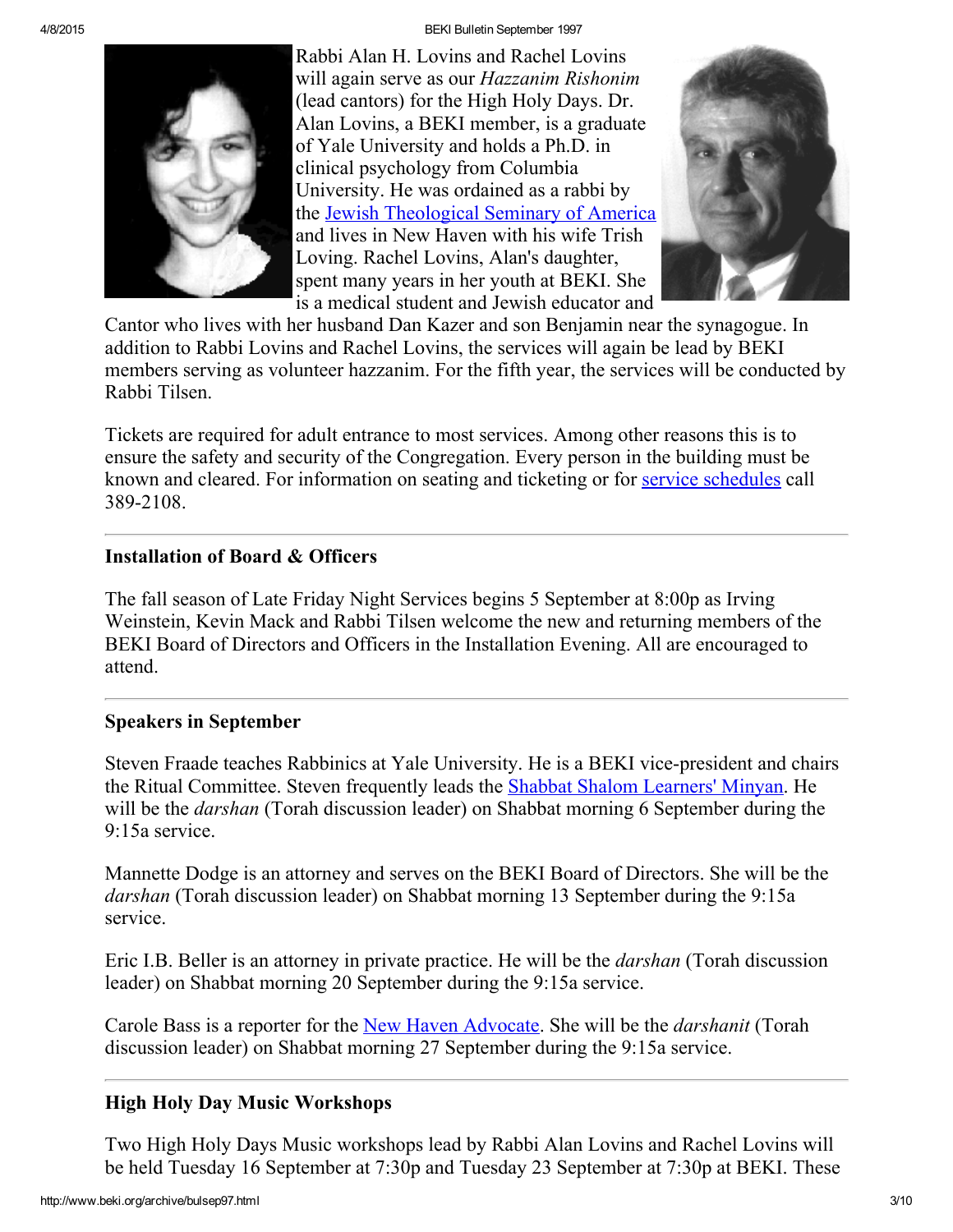workshops are made possible by the Morris & Sara Oppenheim [Endowment](http://www.beki.org/archive/endowment.html#oppenheim) for Sacred Music at BEKI.

The melodies and meanings of selected prayers and poems will be taught and reviewed. Tape recording is permitted, and all are welcomed. The power of the melodies can help set the religious mood for the Ten Days of Repentance. All are welcomed; there is no charge for these workshops.

#### <span id="page-3-0"></span>Selihot Service

The annual joint Conservative-Masorti Movement Selihot service will be Saturday night 27 September. A reception begins at 9:30 p.m., program at 10:00 p.m. and the service at 11:00 p.m. The service will be held at Temple Beth Sholom in Hamden; call 288-7748 for directions.

#### <span id="page-3-3"></span>At Home for the Holy Days?

Those who are not able to attend services on the Holy Days for medical reasons may still be able to fulfill the mitzva of hearing the shofar. If you would like the shofar sounded at your home, or if you are able to sound it at another's home on either day of Rosh HaShana, please call Rabbi Tilsen at 389-2108 or *jitilsen@beki.org*.

## <span id="page-3-2"></span>Dear Rabbi: Answers, Advice and Helpful Household Hints

Dear Rabbi,

Why do Jews put stones on tombstones?

Signed, Don't Rock the Boat

Dear Don't Rock,

The folk custom of placing stones on a grave or tombstone may date back to prehistoric times when our ancestors protected graves from being disturbed by animals or farmers by covering them with rocks. Although there is no *halakhic* (legal) basic for this practice, nor any requirement whatever to uphold it, many experience it as a meaningful expression of continuing love and concern.

#### <span id="page-3-1"></span>A Message from Rabbi Tilsen: "...Who Creates the Fruit of the Vine"

A king once invited his subjects to a royal feast honoring his son, soon to be married. As they lived in a rich land, the guests were asked to each bring a bottle of wine to be shared at the meal. Each guest was to pour his or her bottle into the large barrel in which the wine would be mixed and from which it was to be dispensed.

After the guests had finished emptying the contents of their bottles into the barrel, the king ceremoniously opened the spigot and filled his cup. To his utter dismay, his cup was filled with water.

Each townsperson had counted on the others to do their share, and each tried to get away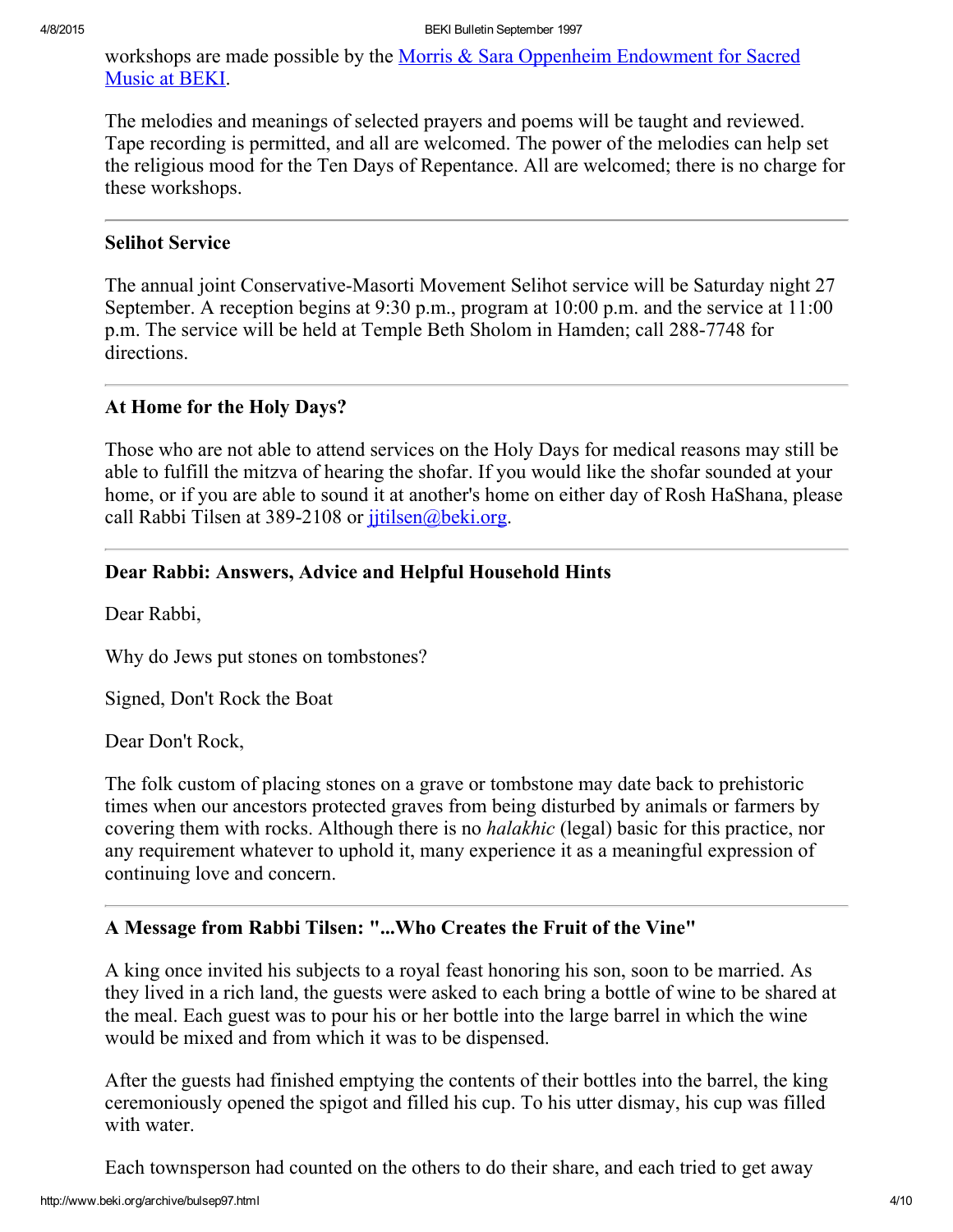without making a real contribution. The king and those townsfolk did not live happily ever after.

How fortunate we are that so many in our community do their share and more -- in volunteerism, in financial contribution, in religious leadership. Last year, 25% of our members made significant contributions through the "more than dues" program of enhanced dues categories, and many more contributed through the Kol Nidre Appeal and in other ways. There is no one who is going to do this in our stead.

We stand at the crossroads in the effort to insure the sound basis for this Congregation into the next century. When our "King of Kings" turns the spigot of our barrel, we can only hope that the verse "My cup runneth over" will be upheld, and when we bless the One "who creates the fruit of the vine" our blessing will be upheld.

## <span id="page-4-0"></span>United Hebrew School Late Registration Accepted

Late registration is being accepted for the United [Hebrew](http://www.beki.org/archive/youth.html%20#UHS) School (UHS) for children entering K through 7th grade this fall. Classes begin Sunday 7 September at 9:30a at BEKI for all students in refreshed classrooms.

If you would like to volunteer to serve on the UHS Board or in another capacity, please contact Barbara Stern at 387-0056.

The United Hebrew School will offer the Talmud Torah Meyuhad for students with special education needs. If your child might benefit from this program, please call Principal Ms Terri Stern at 387-9268 at your earliest opportunity. Talmud Torah Meyuhad is supported by the Department of Jewish Education of the Jewish [Federation](http://www.jewishnewhaven.org/) of Greater New Haven.

Contributions to BEKI toward the cost of operating the School are tax-deductible to the full extent provided by law.

For registration material or additional information please call the BEKI office at 389-2108 or visit during office hours listed on page 2 of this Bulletin.

## <span id="page-4-1"></span>Meet UHS Principal Terri Stern

Terri Stern was born and raised in Philadelphia, Pennsylvania, where she worked as a Pediatric Nurse in both the Clinical Research and Dialysis Units at St. Christopher's Hospital for Children. When her husband, Dr. Brian Karsif, decided to purchase a practice in Connecticut in 1986, she became an at-home mom to Benjamin and almost-born Jessie. She was a founding member of Congregation Shirei Shalom, the first Reconstructionist synagogue in the state, serving as Ritual Chair, Membership Chair, and President.

Terri also taught Bet and Gimel classes at Shirei Shalom Hebrew school, and served on the Education Committee, which was responsible for setting curriculum. She feels fortunate to have had the opportunity to visit places like Eilat Chayim, a Jewish retreat center in New York where she took classes with Rabbis Arthur Green and Arthur Waskow.

For the past three years, she has been volunteering as a docent at the Peabody Museum of Natural History, teaching schoolchildren K-12. and was noted for teaching more classes than any other docent during the '94-'95 school year. In June 1995, Terri was appointed to the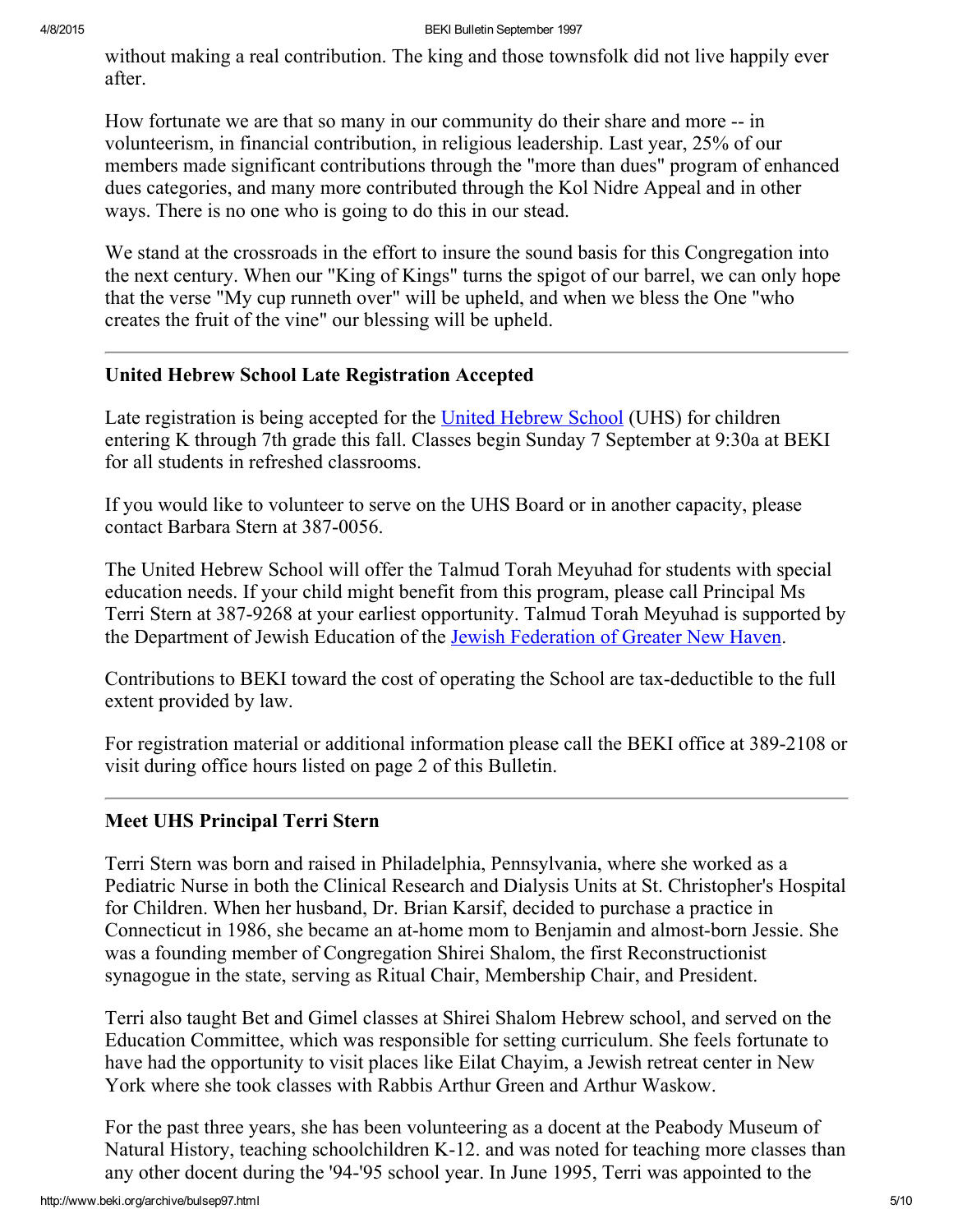Board of Directors of Cold Spring School in New Haven, where Jessie will be entering the 5th grade, and from which Ben graduated in June. After teaching at UHS during 1995-1996, Terri was appointed Principal and has been gratified by the warmth and support she has received from parents. As much as she finds the work of a Principal to be both challenging and rewarding, she is happy to also be able to return to teaching at Makom this coming fall.

## <span id="page-5-0"></span>LifeCycles

BEKI Welcomes New Members & Their Families: Liora & Yaron Lew and Daphne and Dana; Joy Kaufman & Stewart Frankel; Mark Chernyak and Irena Chernyak and Kay and Anatoly.

HaMagom Yinahem: We Mourn the Deaths of Selma Rachel Steinig, sister of Gloria Cohen; Alan Hodes, son of Louis & Elsie Hodes. May God Comfort All Who Mourn

*Mazal Tov* to Michael & Marjorie Shanok on the birth of their grandson Moshe (Matthew Pack) to their children Cynthia & Manny Pack on 29 June 1997. Matthew is named after his great-grandfather Maurice Schnitzer of blessed memory.

*Mazal Tov* to Mimi  $\&$  Ephrem Glenn on the birth of a grandchild 23 July 1997.

Mazal Tov to Jennifer Botwick & Michael Ries on the birth of their son, and to David and Solomon on the birth of their brother, Jacob Daniel Botwick Ries on 30 July 1997.

#### <span id="page-5-1"></span>Letters

Dear BEKI community,

We would like to thank the members of our community at BEKI and UHS who have reached out to our family during Ariel's illness. Since May we have been dealing with the diagnosis and treatment of a Wilm's Tumor -- a type of childhood kidney cancer with a relatively good prognosis. Ariel has had surgery and radiation and is now in the process of six months of chemotherapy treatment. The outpouring of concern by members of our congregation and UHS has taken many forms including visits, calls, gifts, Shabbat meals, and prayers. These have all been truly comforting in the most literal sense of the word. By giving us strength and helping us all to feel connected spiritually and emotionally to a vital community, your love and support are as essential as medications in helping to heal Ariel and our whole family.

With gratitude,

Shoshana Zax, John Weiser, Ariel and Sam Weiser

I would like to thank the many members and friends of the congregation who have provided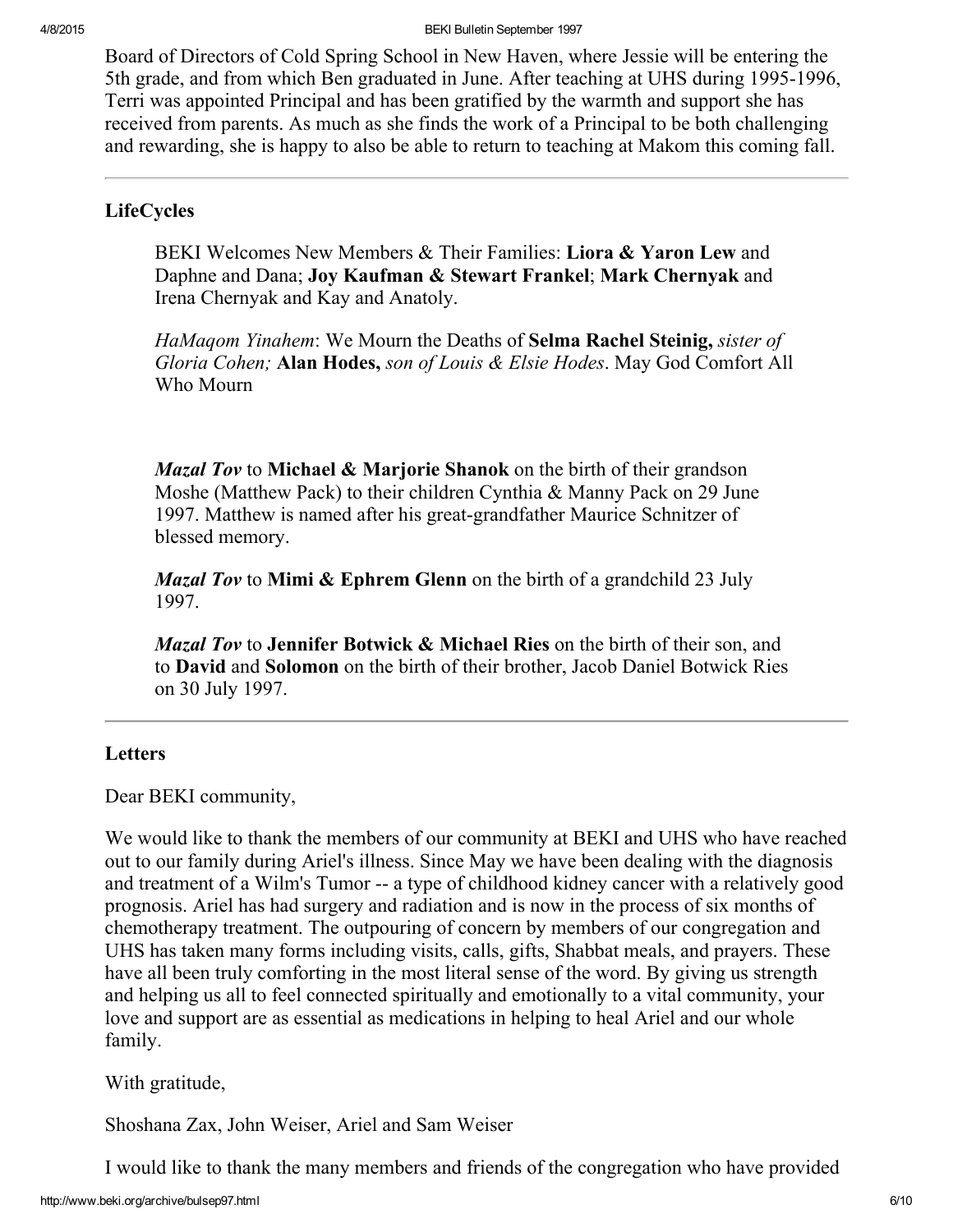words and deeds of sympathy to me and my family following the death of my father, may his memory be for a blessing. Your cards, contributions, food, company, and help with daily minyan have been a source of great comfort to me.

Steve Fraade

## <span id="page-6-2"></span>Qever Avot Cemetery Memorial Service

The annual Qever Avot Cemetery Memorial Services will be held at 10:00a at the Hamden Cemetery and at 11:00a at the West Haven Cemetery on Sunday 28 September 1997. Rabbi Tilsen will lead us in communal prayer and there will be time for individual memorial prayers. Rabbi Tilsen is available for individual prayers as well. There is no charge for this service.

## <span id="page-6-1"></span>Take Care of Your Cemetery Need

The time to take care of your cemetery need is before there is a need.

Now is the perfect time to select your sites...while there is a good selection and before prices go up (as of 30 September l997).

We can help you select a site and discuss payment terms. Call the office today and arrange a meeting of one of the officers of the cemetery association 389-2108. For directions to the cemeteries see "Finding Beth El [Memorial](http://www.beki.org/archive/findbemp.html) Park" and see Area [Maps.](http://www.beki.org/archive/mapfar.html)

#### <span id="page-6-0"></span>Sisterhood News

[Sisterhood](http://www.beki.org/archive/sisterhood.html) president Adele Tyson advises that some tentative plans are being discussed for the year 1997-98, including a paid-up supper in October. Details will be forthcoming.

The fall rummage sale will take place in November, definite date to be announced. Clothing for the sale should be clean, in good condition and suitable for fall and/or winter.

Connecticut Valley Branch of Women's League will hold a supper meeting at Beth El in West Hartford on 10 September. The Branch is also planning a trip to the **Jewish** [Theological](http://www.jtsa.edu/) Seminary on 13 October. If you would like to attend either or both events, let president Adele Tyson know. Details will be forthcoming.

Recent donations to Sisterhood were made by: Irma Hamburger, Norma Hodes, Jack and Mollie Nuht and Betty Merriam.

## <span id="page-6-3"></span>Singles & Doubles

Singles and Doubles are back in action. On Sunday 24 August we had a theater trip to New York which everyone enjoyed immensely. Unfortunately, we were able to get only a limited number of tickets on a short notice for Bermuda Avenue Triangle and too late to appear in the August Bulletin.

We will be running future trips and programs and will announce them to the entire congregation in ample time to make plans. We welcome your input and suggestions by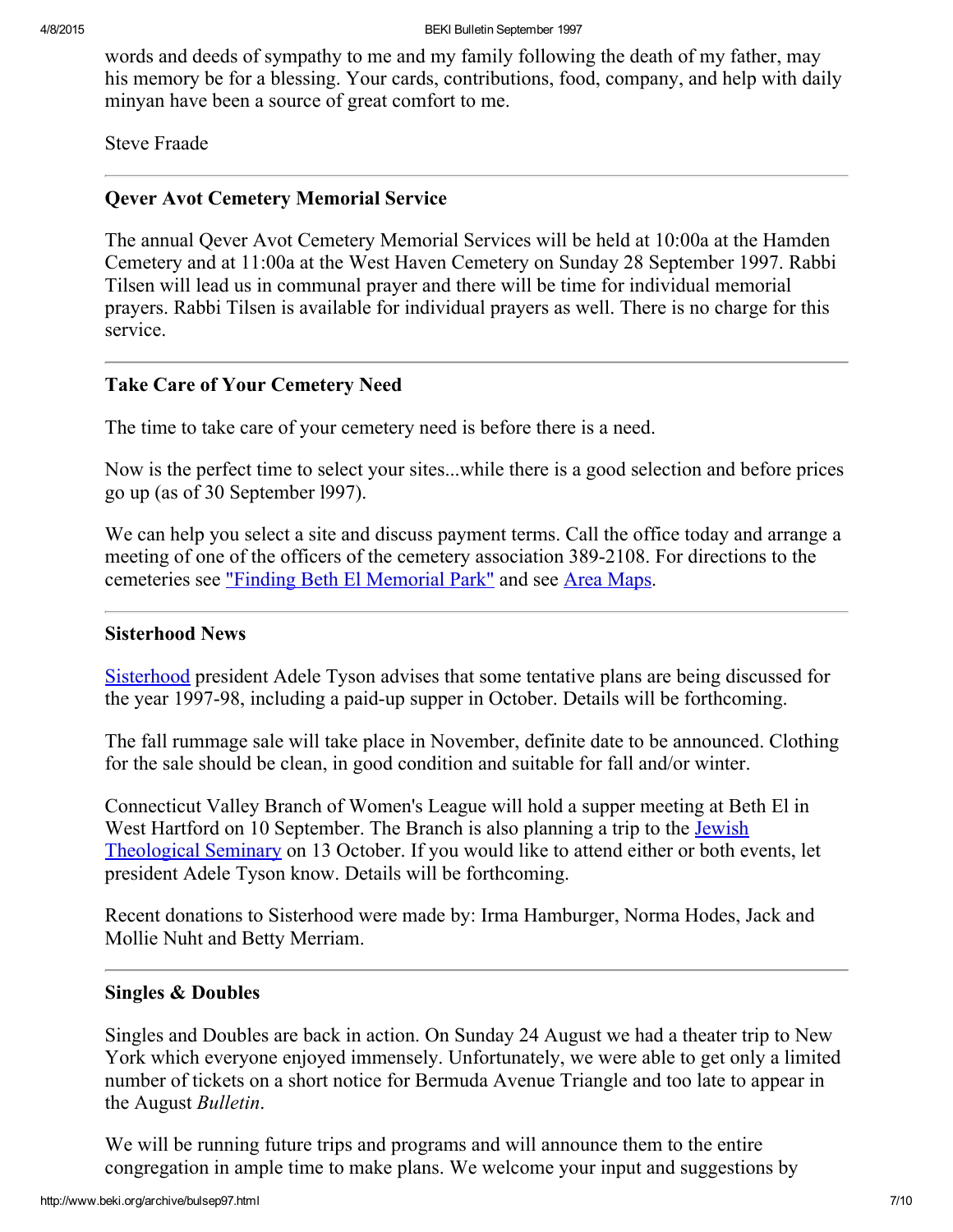calling Inge  $&$  Lenny Fish at 288-9116.

## <span id="page-7-0"></span>Raffle Report

At the Annual Congregational Meeting held in June the drawing for the raffle was held and Darryl Kuperstock won the first prize of BEKI membership for the year 1997-1998 and Brian Karsif won the \$100.00 in food certificates. Congratulations, winners!

## <span id="page-7-2"></span>Before you send your check...

Before you send a check to the synagogue, read this.

- Do you pay taxes?
- Do you itemize deductions?
- Would you like to save additional taxes when you contribute to BEKI?
- Do you own appreciated assets, such as stocks?

If you answer yes to all of those questions, keep reading and then consult your accountant or tax preparer.

In the past few years the stock market has risen considerably. Federal tax laws allow you to donate appreciated assets and claim that full value as a charitable deduction, but without having to pay taxes on the appreciation. In other words, *it may be much better* for you to donate appreciated stock directly to BEKI than to sell it first and donate the proceeds.

Here is an example. Years ago you bought stock in Gornish Corporation for \$1,000, and now it is worth \$2,000. If you sell the stock, you pay taxes on that gain of \$1,000. Assuming a 28% federal and 4.5% CT rate, that's \$325 in taxes. You have \$1,675 left for your donation, which gives you a tax deduction (for the charitable donation) of  $$1,675 \times .28 = $469.$ 

But if, instead, you directly donate the \$2,000 in stock to BEKI, all \$2,000 is tax deductible so your deduction is  $(\$2,000 \text{ x } .28 =)$  \$560, plus you save the \$325 you would have had to pay in taxes on the appreciation if you sold the stock. Your combined savings is  $$885$  -- not bad for a  $$2,000$  gift. You could donate an additional \$325 to BEKI and pay \$416 less in taxes.

If you would like to pay your dues or pledge through the transfer of appreciated assets, please call me at 397-8344.

Kenneth J. Buckman

BEKI Financial Secretary

## <span id="page-7-1"></span>New and Prospective Members Brunch

A brunch for new and prospective members will be held on Sunday morning 7 September at the residence of Ina Silverman & Jay Sokolow. If you or someone you know may be interested in attending, please speak with Diane Dumigan at 393-1815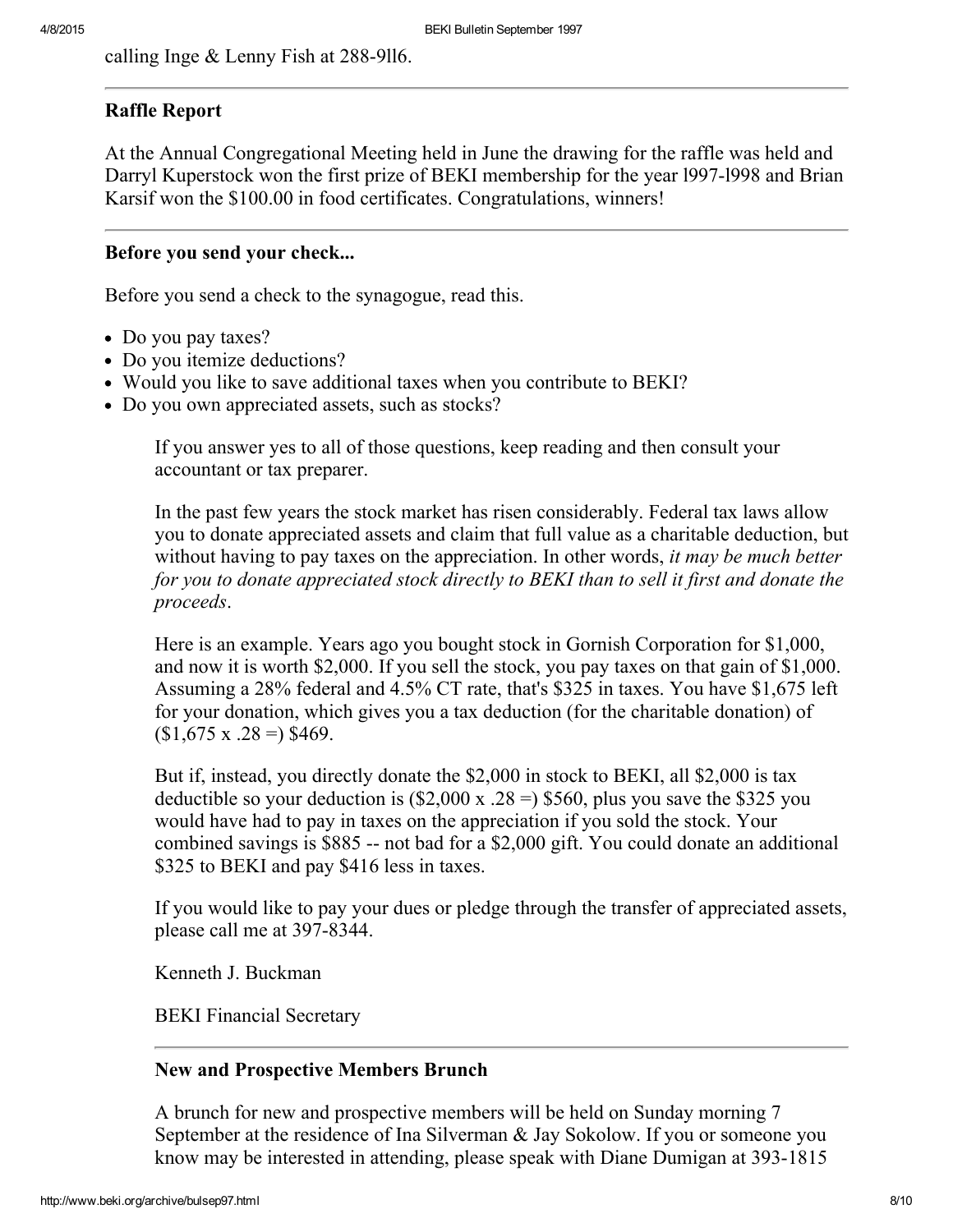or Susan Voigt at 387-3421.

#### <span id="page-8-0"></span>Shabbat Shalom Learners' Minyan

The Shabbat Shalom Learners' Minyan meets every second week in the BEKI library. This Minyan combines study, prayer and discussion based on the week's Torah reading, liturgy and other issues of concern to participants. The Learners' Minyan is ideal for those who wish to deepen their understanding of Judaism, including those preparing for "adult bar/bat mitzva," in interfaith families, or contemplating conversion. It is lead by Steven Fraade, Alan Lovins and others. All are welcomed come and "check it out."

#### <span id="page-8-1"></span>Linking Past, Present & Future

As a leading institution in the Greater New Haven region since 1892, Congregation Beth El-Keser Israel affords ideal opportunities to demonstrates one's own commitment and to honor or memorialize a loved one with an unparalleled combination of sanctity, meaning and permanence. The Congregation is in its second century and is now preparing to enter the next millennium in a position of spiritual strength and fiscal fortitude. While providing for its members' religious and communal needs, the Congregation also serves as a center for the larger community, hosting the Holocaust memorial, adult education programs, weddings and benei mitzva observances, and provides a "home" for unafilliated Jews and non-Jews who come in search of a community of meaning. A name memorialized at Congregation Beth El-Keser Israel will be remembered by the community for generations and by God eternally. Some of BEKI's [endowment](http://www.jewishnewhaven.org/FOUNDTN.htm) funds are invested with the Jewish Foundation of Greater New Haven, which offers a legally binding guarantee that the endowment will be used for the intended purpose and managed responsibly. If you are interested in a named endowment at the Congregation, please contact BEKI Treasurer Stephen Wizner at 432-4800 or Rabbi Tilsen at 389-2108.

#### <span id="page-8-2"></span>At the Hospital...

If you or a loved one are hospitalized, please inform Rabbi Tilsen by calling 389-2108 so that he and BEKI members can fulfill the mitzva of biqur holim (visiting the sick). Remember to request kosher food, which by most accounts meets or exceeds the culinary quality of the standard fare.

"Dear Rabbi" copyright Jon-Jay Tilsen 1997.

For more information contact:

#### **Congregation Beth El-Keser Israel**

85 Harrison Street New Haven, CT USA 06515-1724 203-389-2108

Return to News & Events [Calendar](http://www.beki.org/archive/newsindex.html)